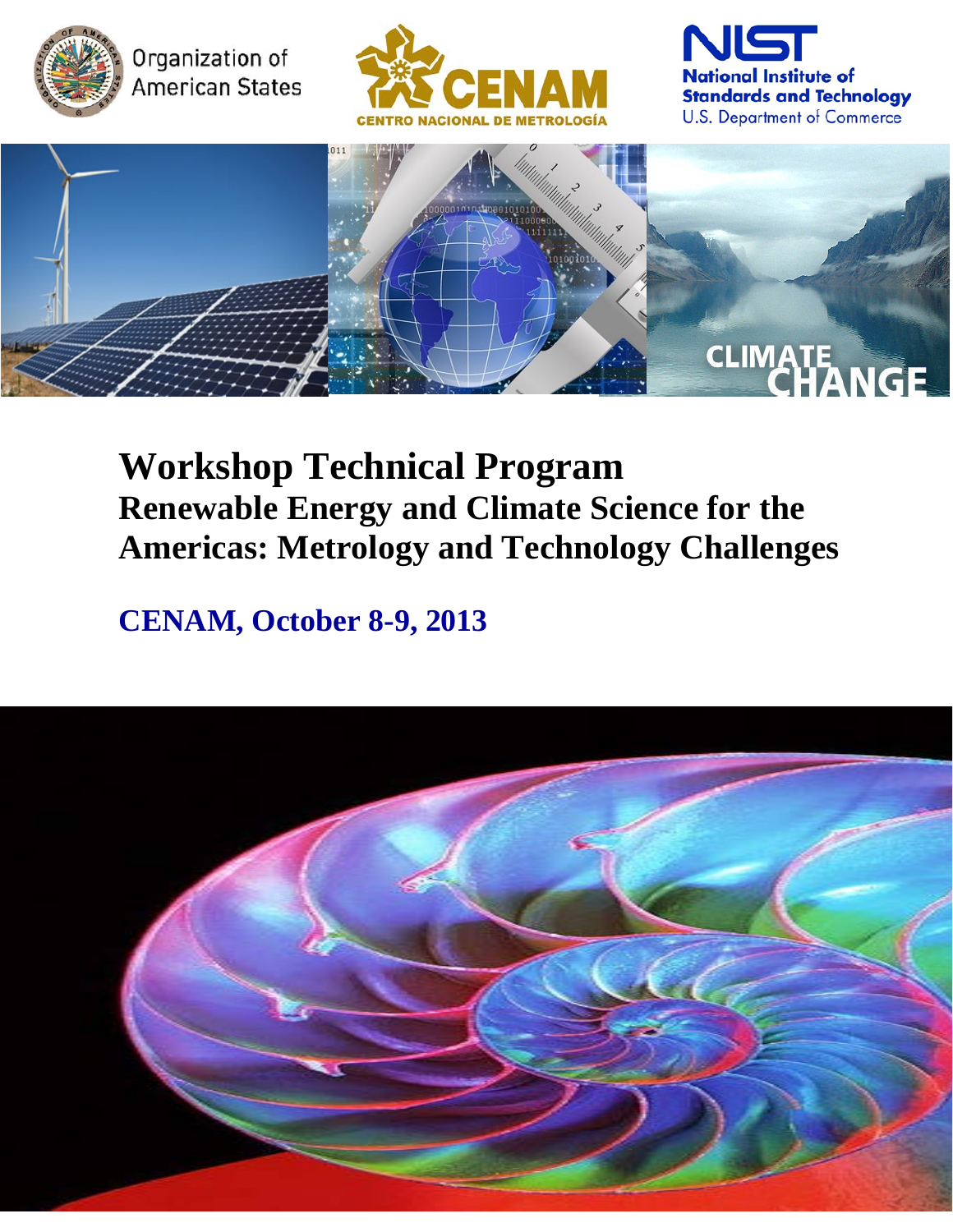

Organization of **American States** 





**on**

## **Renewable Energy and Climate Science for the Americas: Metrology and Technology Challenges**

## **Organized by NIST, OAS and CENAM**

## **CENAM, Querétaro, México October 8-9, 2013**

## **Background**

Implementation of renewable energy and climate change related policies around the globe will require access to accurate, internationally recognized measurements and standards. These will be critical for both policy-making purposes as well as evaluating the impact of mitigation efforts. Such capabilities will be equally important for assessing the impact of energy and climate change policies on the economic development of each country. National Metrology Institutes (NMI) in each country need to be aware of the measurement and standards capabilities necessary for implementation of such policies, and must be able to ensure the quality and international acceptance of data on Air Quality and Greenhouse Gas (GHG) measurements and characterization of renewable energy sources. In the Americas, the Inter-American System of Metrology (SIM) has undertaken a major effort to strengthen the measurement and standards infrastructure in the hemisphere. This initiative

will build on that effort by establishing a new focus to develop a robust infrastructure for renewable energy and climate science in each country; this effort would directly support the activities planned within Energy and Climate Partnership of the Americas (ECPA). ECPA established seven principles as its pillars including energy efficiency, renewable energy, cleaner and more efficient use of fossil fuels, energy infrastructure, etc. This initiative clearly addresses many of the ECPA pillars, and will facilitate the implementation of technologies and promote economic development in the region.

#### *The objectives of the Planning Workshop at CENAM are to:*

1. Identify technology and metrology areas where training and sharing of best practices would be most beneficial for countries of the Americas;

2. Start planning of workshops to improve local and regional measurement and standards infrastructure for renewable energy and climate science;

3. Explore ways to promote regional and international partnerships to share approaches and best practices for expanded utilization of renewable energy, measurement of air quality, GHGs and other pollutants, and efficient energy use and distribution systems; and

4. Develop an initial Action Plan for the Americas.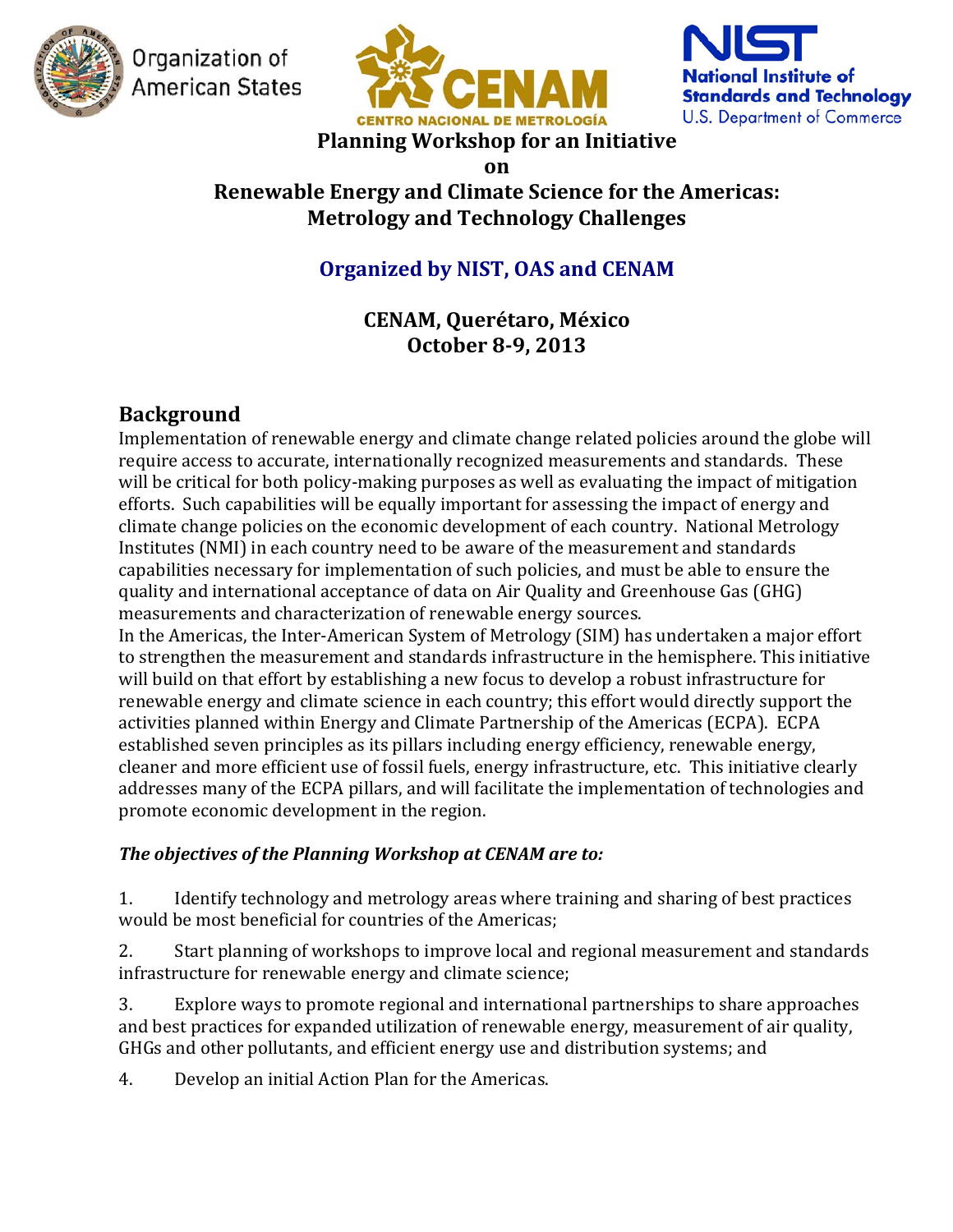

Organization of American States



## **Workshop Technical Program**



#### *October 8, 2013 Tuesday Afternoon*

#### **Plenary Session - Overview of Metrology and Technology Challenges**

| 2:00-2:05 PM   | <b>Welcoming Remarks and Workshop Introduction</b>       | Dr. Claire Saundry       |
|----------------|----------------------------------------------------------|--------------------------|
|                |                                                          | SIM (NIST)               |
| 2:05-2:20 PM   | <b>Investing in Metrology to support Climate Science</b> | Mr. Ruben Contreras      |
|                | and Renewable Energy in the Americas: A project          | (OAS)                    |
|                | executed by NIST and OAS                                 |                          |
| 2:20-2:50 PM   | <b>Climate Change Issues and Metrology Challenges</b>    | Dr. James Whetstone      |
|                | US Projects - INFLUX, LA Basin Opportunities             | NIST (USA)               |
|                | for Global Metrology Activities                          |                          |
| 2:50-3:20 PM   | Urban GHG Measurement Efforts Planned in So.             | Dr. Humberto Brandi      |
|                | <b>America Renewable Energy Activities in Brazil</b>     | <b>INMETRO</b> (Brazil)  |
| 3:20-3:50 PM   | <b>Air Quality Monitoring Activities in Mexico City</b>  | Dr.Francisco Guzman      |
|                |                                                          | <b>Mexican Petroleum</b> |
|                |                                                          | Institute (IMP)          |
| 3:55-4:15 PM   | <b>Break</b>                                             |                          |
| 4:15-4:45 PM   | <b>Renewable Energy Activities in Mexico</b>             | Dr. Antonio del-Rio-     |
|                |                                                          | Portilla                 |
|                |                                                          | University of Mexico     |
| 4:45 - 5:15 PM | <b>Airborne Particulate Monitoring</b>                   | Dr. Greg Smallwood       |
|                |                                                          | NRC (Canada)             |
| 5:15-5:45 PM   | <b>Current NIST Research Activities on:</b>              | David Yashar             |
|                | <b>Building Energy Efficiency, Solar Energy</b>          | NIST (USA)               |
|                | <b>Electrical Measurements/Smart Grid</b>                |                          |
| 5:45-6:15 PM   | SIM Participation in Quality Infrastructure for Energy   | Dr. Héctor Laiz,         |
|                | <b>Efficiency and Renewable Energy Sources in Latin-</b> | <b>INTI</b> (Argentina)  |
|                | America and the Caribbean - a PTB Project and an         |                          |
|                | update on current activities in Argentina                |                          |
| $6:15 - 7:00$  | <b>General Discussion</b>                                |                          |
|                |                                                          |                          |
|                |                                                          |                          |